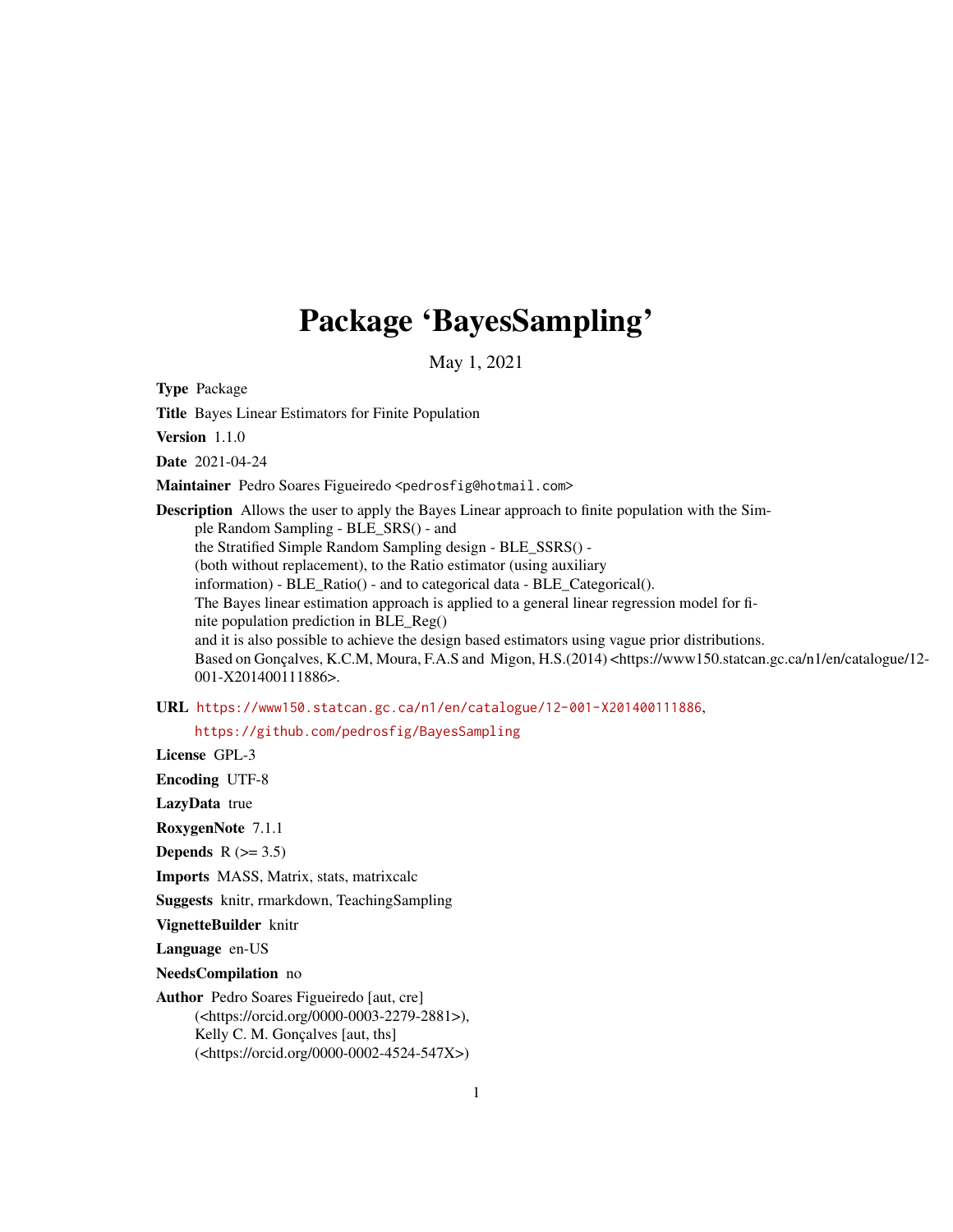<span id="page-1-0"></span>Repository CRAN Date/Publication 2021-05-01 19:00:02 UTC

# R topics documented:

| Index | 15 |
|-------|----|

<span id="page-1-1"></span>

BigCity *Full Person-level Population Database*

#### Description

This data set corresponds to some socioeconomic variables from 150266 people of a city in a particular year.

#### Usage

data(BigCity)

#### Format

A data.frame with 150266 rows and 12 variables:

- HHID The identifier of the household. It corresponds to an alphanumeric sequence (four letters and five digits).
- PersonID The identifier of the person within the household. NOTE it is not a unique identifier of a person for the whole population. It corresponds to an alphanumeric sequence (five letters and two digits).
- Stratum Households are located in geographic strata. There are 119 strata across the city.
- PSU Households are clustered in cartographic segments defined as primary sampling units (PSU). There are 1664 PSU and they are nested within strata.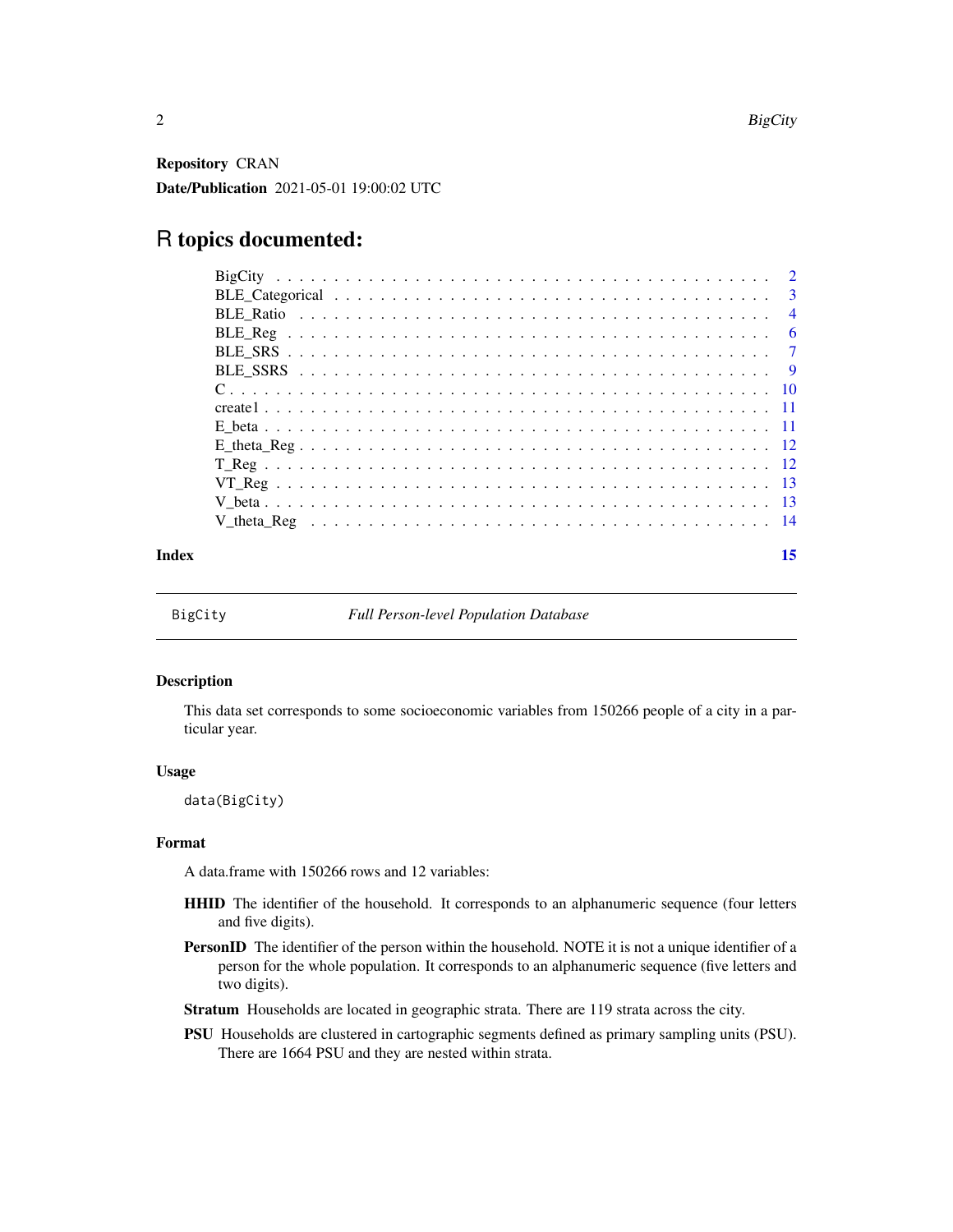<span id="page-2-0"></span>Zone Segments clustered within strata can be located within urban or rural areas along the city. Sex Sex of the person.

Income Per capita monthly income.

Expenditure Per capita monthly expenditure.

Employment A person's employment status.

Poverty This variable indicates whether the person is poor or not. It depends on income.

#### Source

<https://CRAN.R-project.org/package=TeachingSampling>

#### References

Package 'TeachingSampling'; see [BigCity](#page-1-1)

BLE\_Categorical *Bayes Linear Method for Categorical Data*

#### Description

Creates the Bayes Linear Estimator for Categorical Data

#### Usage

BLE\_Categorical(ys, n, N, m = NULL, rho = NULL)

#### Arguments

| ys  | k-vector of sample proportion for each category.                                                                                                                                                               |
|-----|----------------------------------------------------------------------------------------------------------------------------------------------------------------------------------------------------------------|
| n   | sample size.                                                                                                                                                                                                   |
| N   | total size of the population.                                                                                                                                                                                  |
| m   | k-vector with the prior proportion of each strata. If NULL, sample proportion for<br>each strata will be used (non-informative prior).                                                                         |
| rho | matrix with the prior correlation coefficients between two different units within<br>categories. It must be a symmetric square matrix of dimension k (or k-1). If<br>NULL, non-informative prior will be used. |

# Value

A list containing the following components:

- est.prop BLE for the sample proportion of each category
- Vest.prop Variance associated with the above
- Vs.Matrix Vs matrix, as defined by the BLE method (should be a positive-definite matrix)
- R.Matrix R matrix, as defined by the BLE method (should be a positive-definite matrix)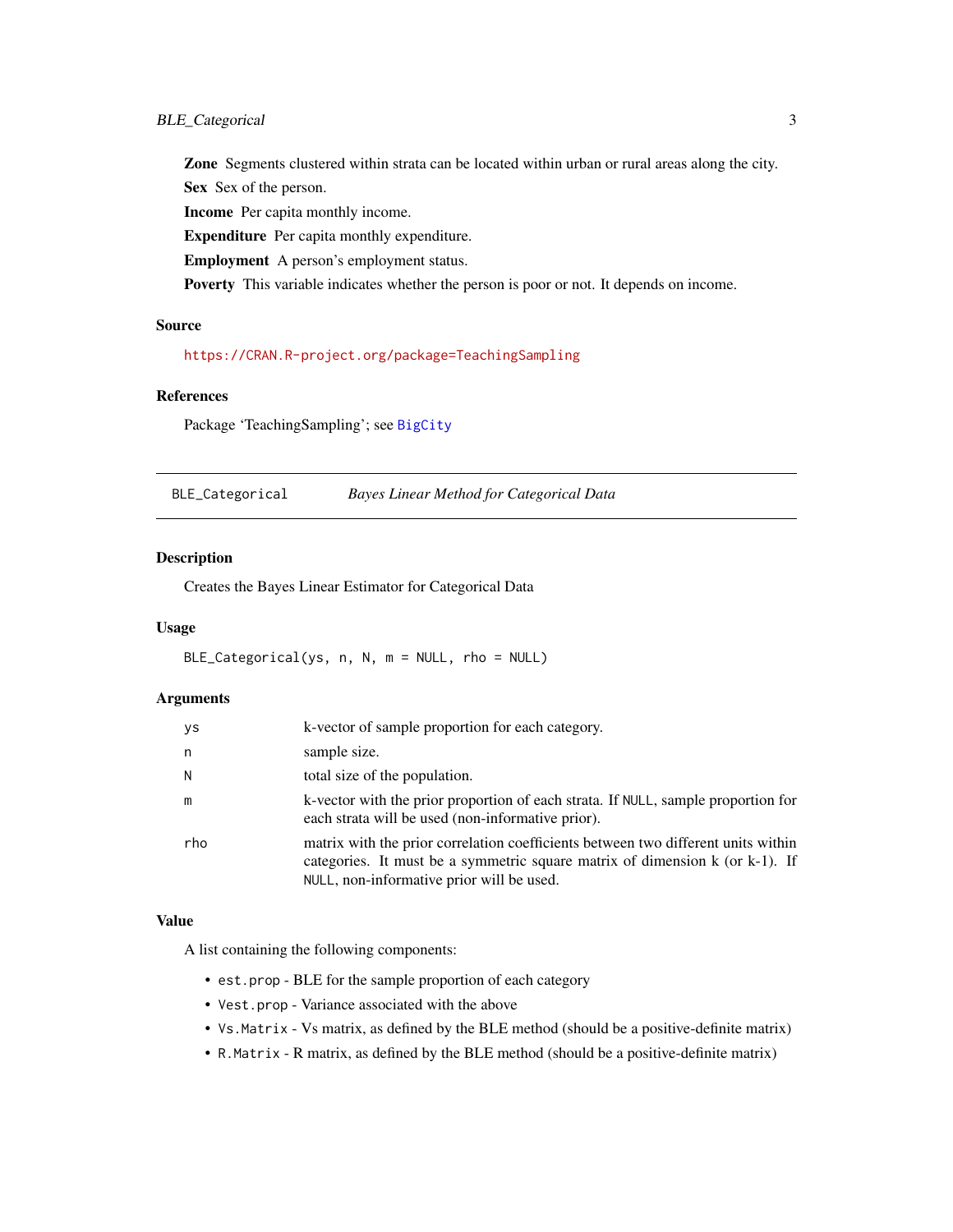#### <span id="page-3-0"></span>Source

<https://www150.statcan.gc.ca/n1/en/catalogue/12-001-X201400111886>

# References

Gonçalves, K.C.M, Moura, F.A.S and Migon, H.S.(2014). Bayes Linear Estimation for Finite Population with emphasis on categorical data. Survey Methodology, 40, 15-28.

#### Examples

```
# 2 categories
ys <- c(0.2614, 0.7386)
n < -153N < - 15288m \leq c(0.7, 0.3)rho \leq matrix(0.1, 1)
Estimator <- BLE_Categorical(ys,n,N,m,rho)
Estimator
ys <- c(0.2614, 0.7386)
n < -153N < - 15288m \leftarrow c(0.7, 0.3)rho \leq matrix(0.5, 1)
Estimator <- BLE_Categorical(ys,n,N,m,rho)
Estimator
# 3 categories
ys <- c(0.2, 0.5, 0.3)
n < -100N < - 10000m \leq -c(0.4, 0.1, 0.5)mat <- c(0.4, 0.1, 0.1, 0.1, 0.2, 0.1, 0.1, 0.1, 0.6)
rho \leq matrix(mat, 3, 3)
```
BLE\_Ratio *Ratio BLE*

#### Description

Creates the Bayes Linear Estimator for the Ratio "estimator"

#### Usage

```
BLE\_Ratio(ys, xs, x\_nots, m = NULL, v = NULL, sigma = NULL, n = NULL)
```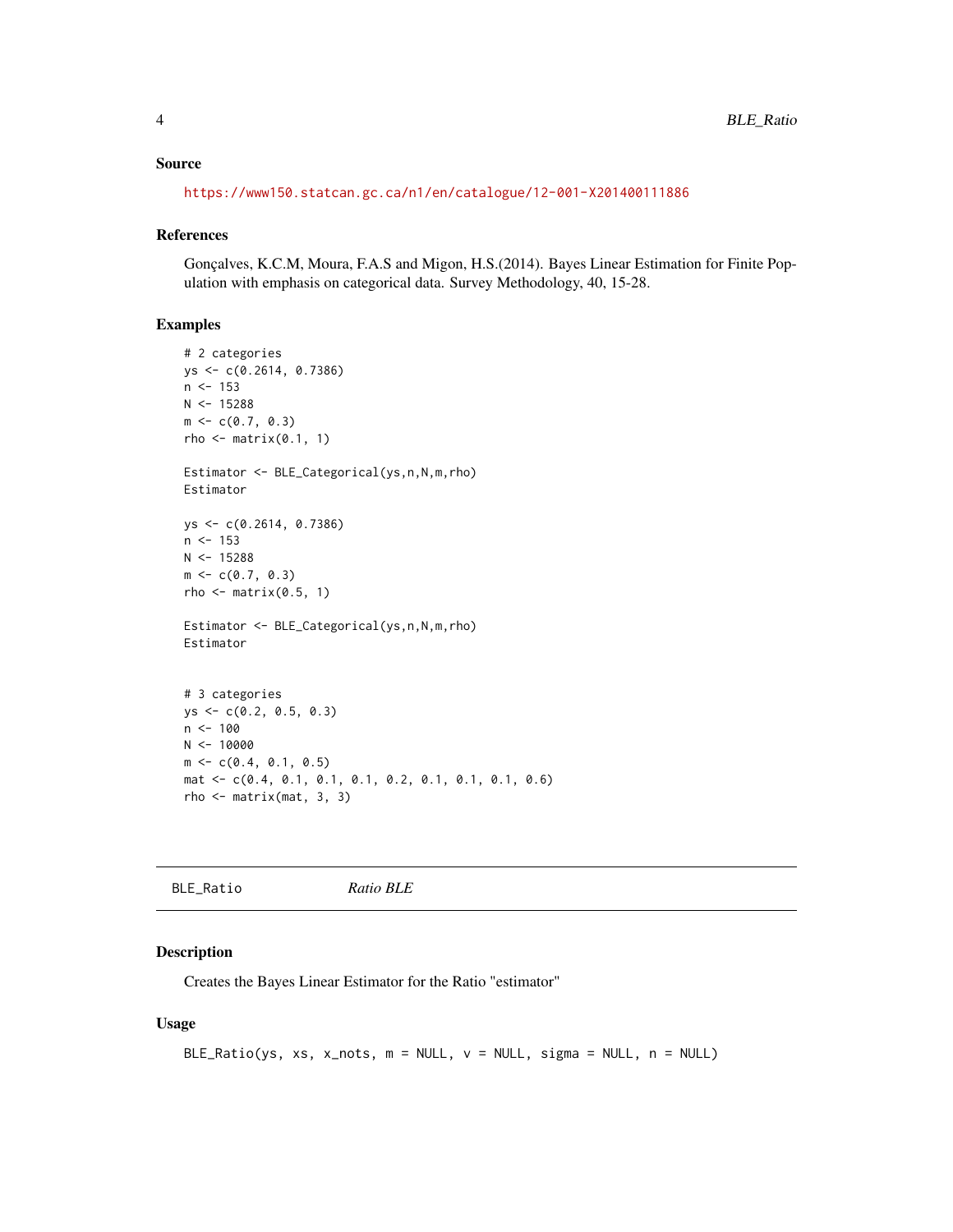#### BLE\_Ratio 5

#### Arguments

| ys     | vector of sample observations or sample mean (sigma and n parameters will be<br>required in this case).                                         |
|--------|-------------------------------------------------------------------------------------------------------------------------------------------------|
| XS.    | vector with values for the auxiliary variable of the elements in the sample or<br>sample mean.                                                  |
| x_nots | vector with values for the auxiliary variable of the elements not in the sample.                                                                |
| m      | prior mean for the ratio between Y and X. If NULL, mean(ys)/mean(xs) will be<br>used (non-informative prior).                                   |
| v      | prior variance of the ratio between Y and X (bigger than sigma $\alpha$ ). If NULL, it<br>will tend to infinity (non-informative prior).        |
| sigma  | prior estimate of variability (standard deviation) of the ratio within the popula-<br>tion. If NULL, sample variance of the ratio will be used. |
| n      | sample size. Necessary only if ys and xs represent sample means (will not be<br>used otherwise).                                                |

#### Value

A list containing the following components:

- est.beta BLE of Beta
- Vest.beta Variance associated with the above
- est.mean BLE for each individual not in the sample
- Vest.mean Covariance matrix associated with the above
- est.tot BLE for the total
- Vest.tot Variance associated with the above

#### Source

<https://www150.statcan.gc.ca/n1/en/catalogue/12-001-X201400111886>

#### References

Gonçalves, K.C.M, Moura, F.A.S and Migon, H.S.(2014). Bayes Linear Estimation for Finite Population with emphasis on categorical data. Survey Methodology, 40, 15-28.

#### Examples

```
ys < -c(10, 8, 6)xs \leftarrow c(5, 4, 3.1)x_nots \leftarrow c(1, 20, 13, 15, -5)m < -2.5v < -10sigma <-2Estimator <- BLE_Ratio(ys, xs, x_nots, m, v, sigma)
Estimator
```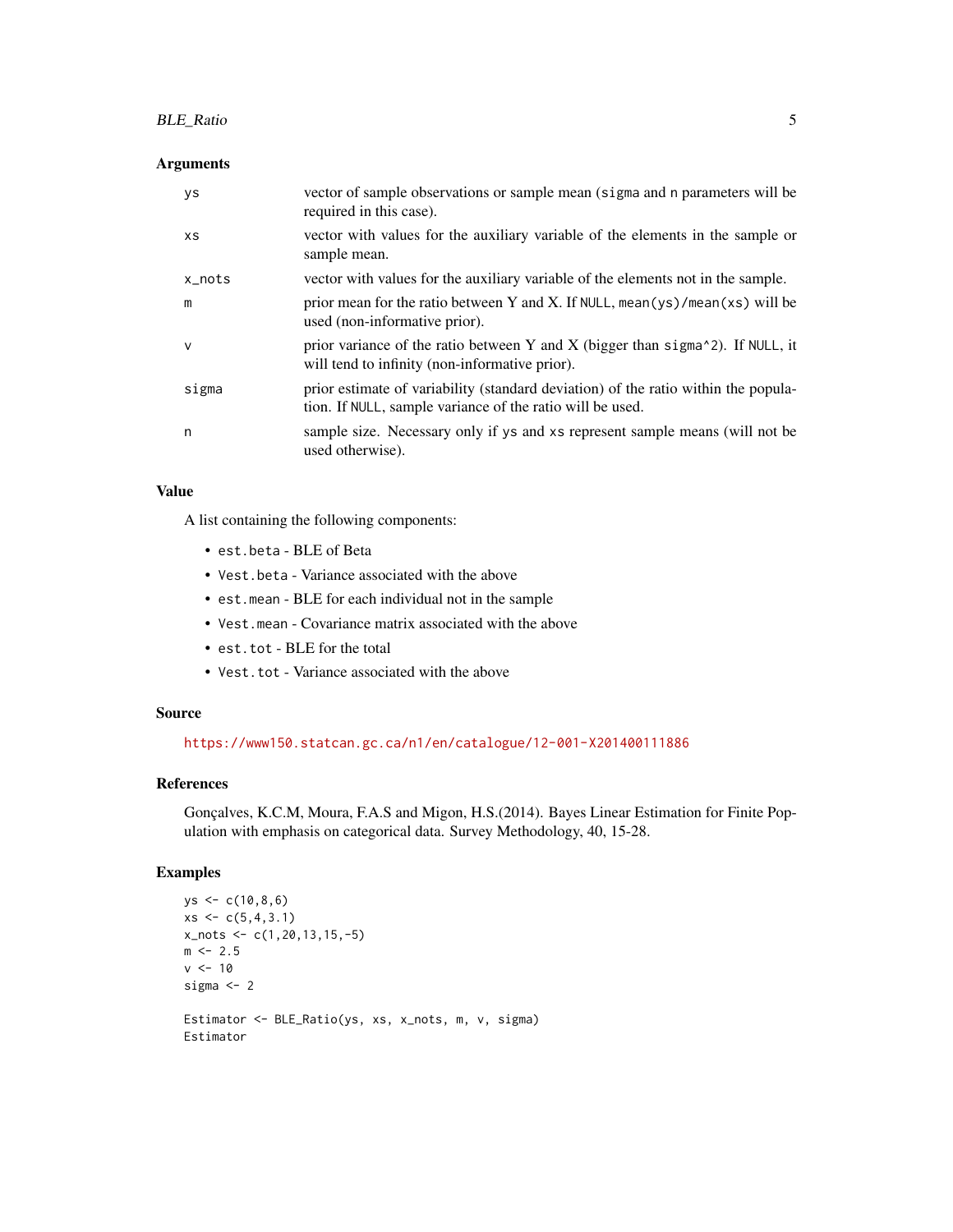```
# Same example but informing sample means and sample size instead of sample observations
ys <- mean(c(10,8,6))
xs \le - mean(c(5, 4, 3.1))
n \leq -3x_nots <- c(1,20,13,15,-5)
m < -2.5v < -10sigma <-2Estimator <- BLE_Ratio(ys, xs, x_nots, m, v, sigma, n)
Estimator
```

| BLE_Reg | General BLE case |  |
|---------|------------------|--|
|---------|------------------|--|

Calculates the Bayes Linear Estimator for Regression models (general case)

#### Usage

BLE\_Reg(ys, xs, a, R, Vs, x\_nots, V\_nots)

#### Arguments

| ys     | response variable of the sample                        |
|--------|--------------------------------------------------------|
| XS     | explicative variable of the sample                     |
| a      | vector of means from Beta                              |
| R      | covariance matrix of Beta                              |
| Vs     | covariance of sample errors                            |
| x_nots | values of X for the individuals not in the sample      |
| V_nots | covariance matrix of the individuals not in the sample |

#### Value

A list containing the following components:

- est.beta BLE of Beta
- Vest.beta Variance associated with the above
- est.mean BLE of each individual not in the sample
- Vest.mean Covariance matrix associated with the above
- est.tot BLE for the total
- Vest.tot Variance associated with the above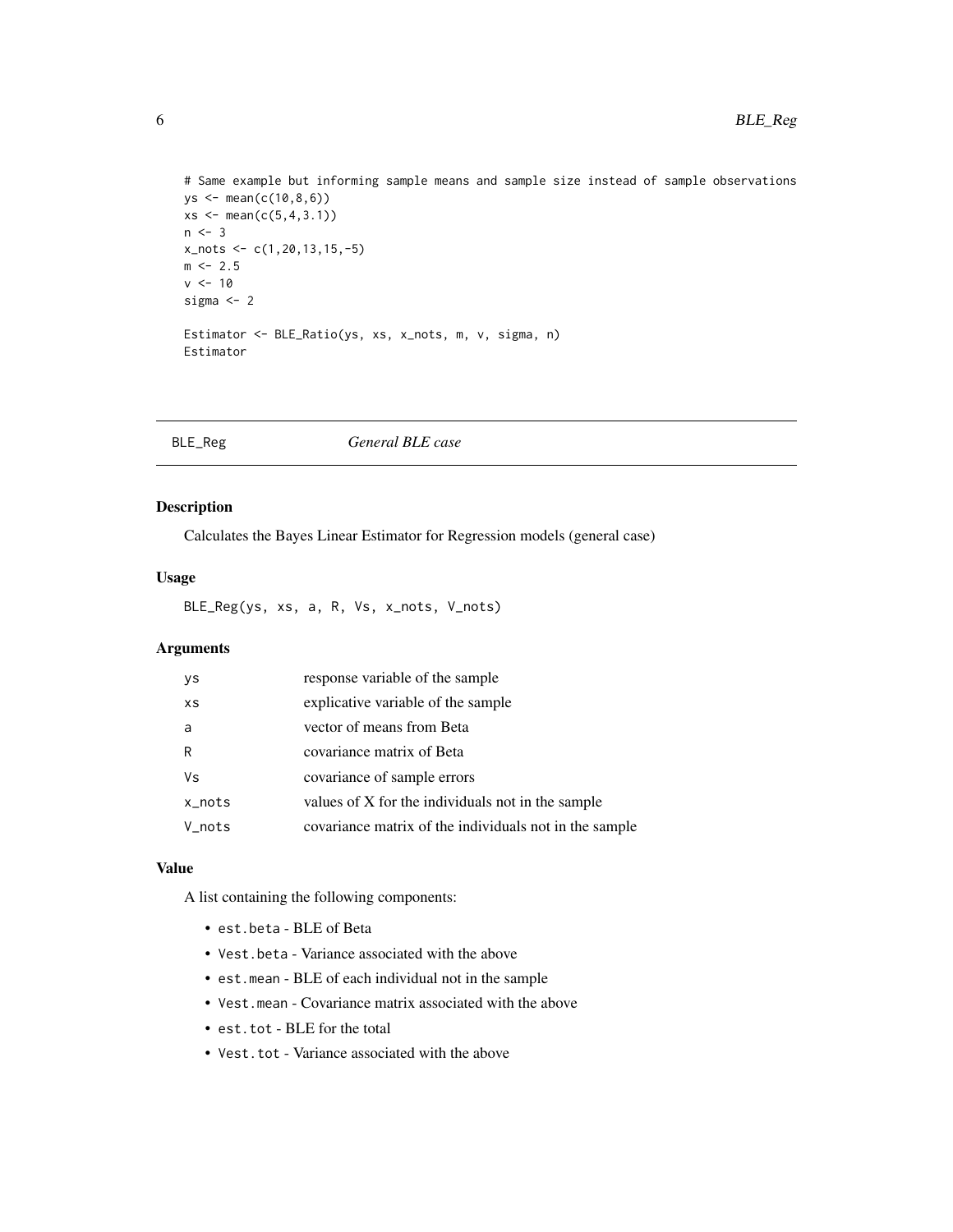#### <span id="page-6-0"></span>BLE\_SRS 7

### Source

<https://www150.statcan.gc.ca/n1/en/catalogue/12-001-X201400111886>

#### References

Gonçalves, K.C.M, Moura, F.A.S and Migon, H.S.(2014). Bayes Linear Estimation for Finite Population with emphasis on categorical data. Survey Methodology, 40, 15-28.

#### Examples

```
xs <- matrix(c(1,1,1,1,2,3,5,0),nrow=4,ncol=2)
ys <- c(12,17,28,2)
x_nots <- matrix(c(1,1,1,0,1,4),nrow=3,ncol=2)
a \leftarrow c(1.5, 6)R <- matrix(c(10,2,2,10),nrow=2,ncol=2)
Vs < - diag(c(1,1,1,1))V_nots <- diag(c(1,1,1))
Estimator <- BLE_Reg(ys, xs, a, R, Vs, x_nots, V_nots)
Estimator
```

| BL F | D<br>c<br>∵. דונ |
|------|------------------|
|------|------------------|

#### Simple Random Sample BLE

#### Description

Creates the Bayes Linear Estimator for the Simple Random Sampling design (without replacement)

#### Usage

BLE\_SRS(ys, N,  $m = NULL$ ,  $v = NULL$ , sigma = NULL,  $n = NULL$ )

| ys     | vector of sample observations or sample mean (sigma and n parameters will be<br>required in this case).                               |
|--------|---------------------------------------------------------------------------------------------------------------------------------------|
| N      | total size of the population.                                                                                                         |
| m      | prior mean. If NULL, sample mean will be used (non-informative prior).                                                                |
| $\vee$ | prior variance of an element from the population (bigger than sigma^2). If NULL,<br>it will tend to infinity (non-informative prior). |
| sigma  | prior estimate of variability (standard deviation) within the population. If NULL,<br>sample variance will be used.                   |
| n      | sample size. Necessary only if ys represent sample mean (will not be used<br>otherwise).                                              |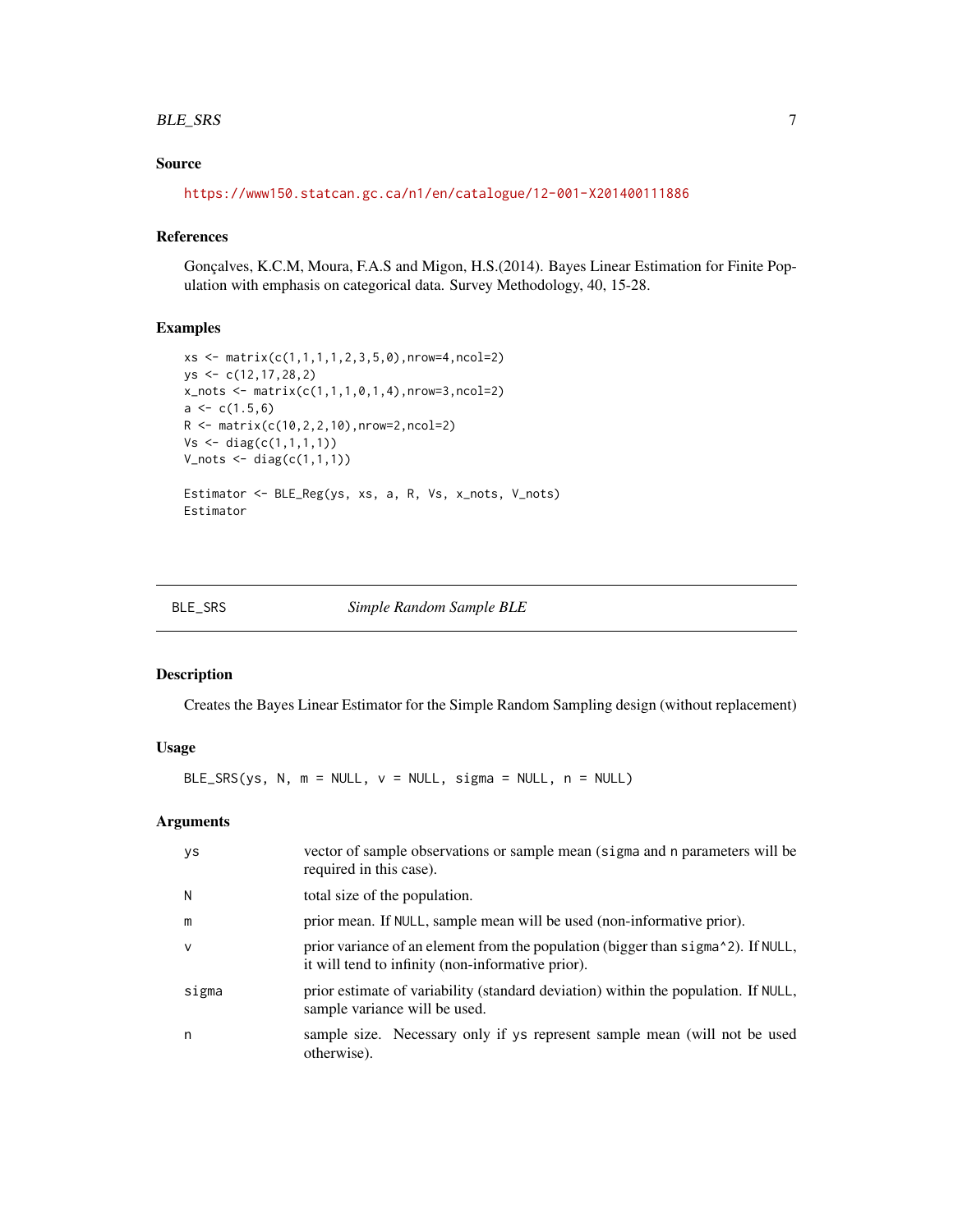#### Value

A list containing the following components:

- est.beta BLE of Beta (BLE for every individual)
- Vest.beta Variance associated with the above
- est.mean BLE for each individual not in the sample
- Vest.mean Covariance matrix associated with the above
- est.tot BLE for the total
- Vest.tot Variance associated with the above

#### Source

<https://www150.statcan.gc.ca/n1/en/catalogue/12-001-X201400111886>

#### References

Gonçalves, K.C.M, Moura, F.A.S and Migon, H.S.(2014). Bayes Linear Estimation for Finite Population with emphasis on categorical data. Survey Methodology, 40, 15-28.

#### Examples

```
ys < -c(5,6,8)N < -5m < -6v < -5sigma <- 1
Estimator <- BLE_SRS(ys, N, m, v, sigma)
Estimator
```

```
# Same example but informing sample mean and sample size instead of sample observations
ys < - mean(c(5, 6, 8))
N < -5n \leq -3m < - 6v < -5sigma <- 1
Estimator <- BLE_SRS(ys, N, m, v, sigma, n)
```
Estimator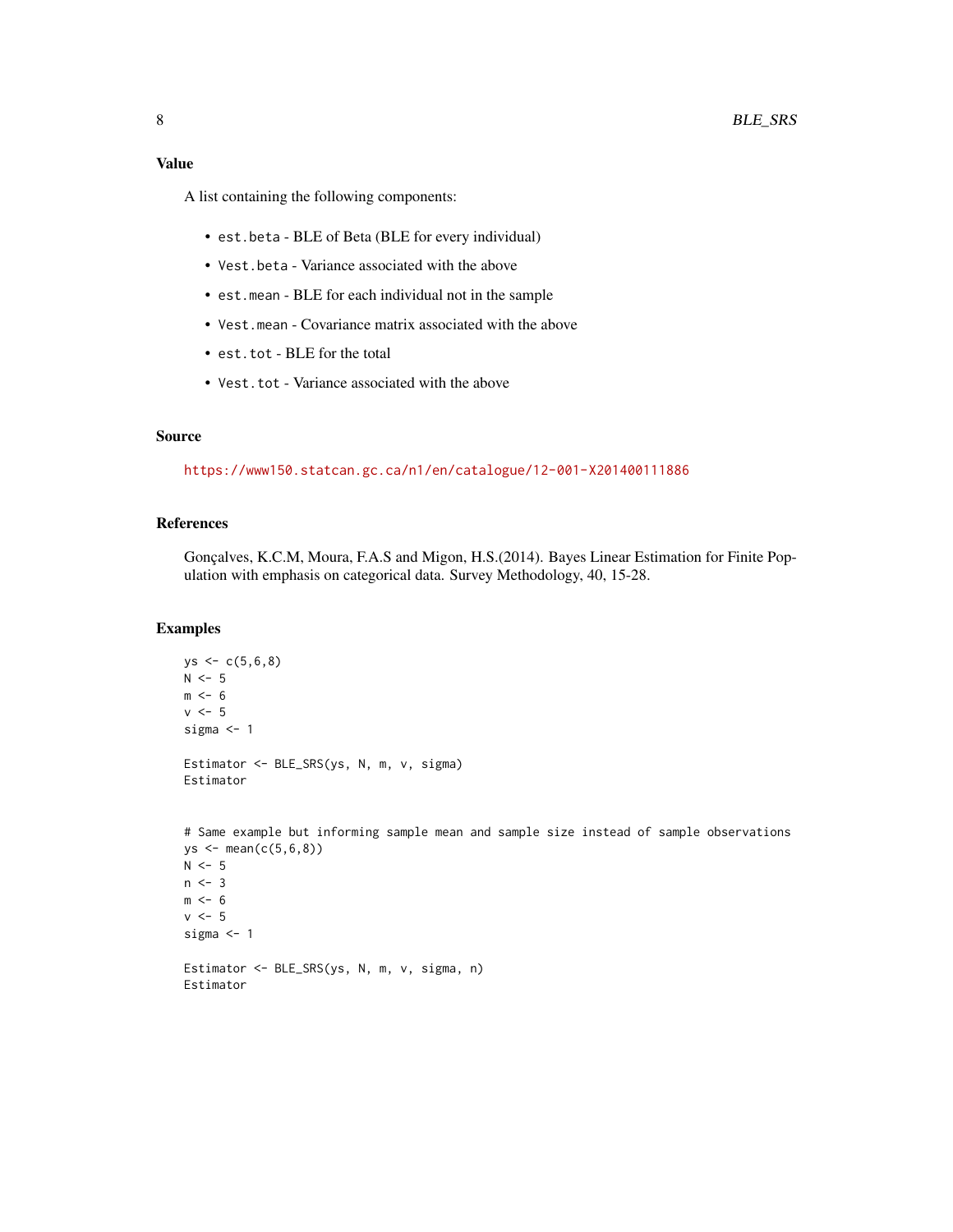<span id="page-8-0"></span>Creates the Bayes Linear Estimator for the Stratified Simple Random Sampling design (without replacement)

#### Usage

BLE\_SSRS(ys, h, N,  $m = NULL$ ,  $v = NULL$ , sigma = NULL)

#### Arguments

| ys           | vector of sample observations or sample mean for each strata (sigma parameter<br>will be required in this case).                                                              |
|--------------|-------------------------------------------------------------------------------------------------------------------------------------------------------------------------------|
| h            | vector with number of observations in each strata.                                                                                                                            |
| N            | vector with the total size of each strata.                                                                                                                                    |
| m            | vector with the prior mean of each strata. If NULL, sample mean for each strata<br>will be used (non-informative prior).                                                      |
| $\mathsf{v}$ | vector with the prior variance of an element from each strata (bigger than sigma <sup>2</sup><br>for each strata). If NULL, it will tend to infinity (non-informative prior). |
| sigma        | vector with the prior estimate of variability (standard deviation) within each<br>strata of the population. If NULL, sample variance of each strata will be used.             |

#### Value

A list containing the following components:

- est.beta BLE of Beta (BLE for the individuals in each strata)
- Vest.beta Variance associated with the above
- est.mean BLE for each individual not in the sample
- Vest.mean Covariance matrix associated with the above
- est.tot BLE for the total
- Vest.tot Variance associated with the above

#### Source

<https://www150.statcan.gc.ca/n1/en/catalogue/12-001-X201400111886>

#### References

Gonçalves, K.C.M, Moura, F.A.S and Migon, H.S.(2014). Bayes Linear Estimation for Finite Population with emphasis on categorical data. Survey Methodology, 40, 15-28.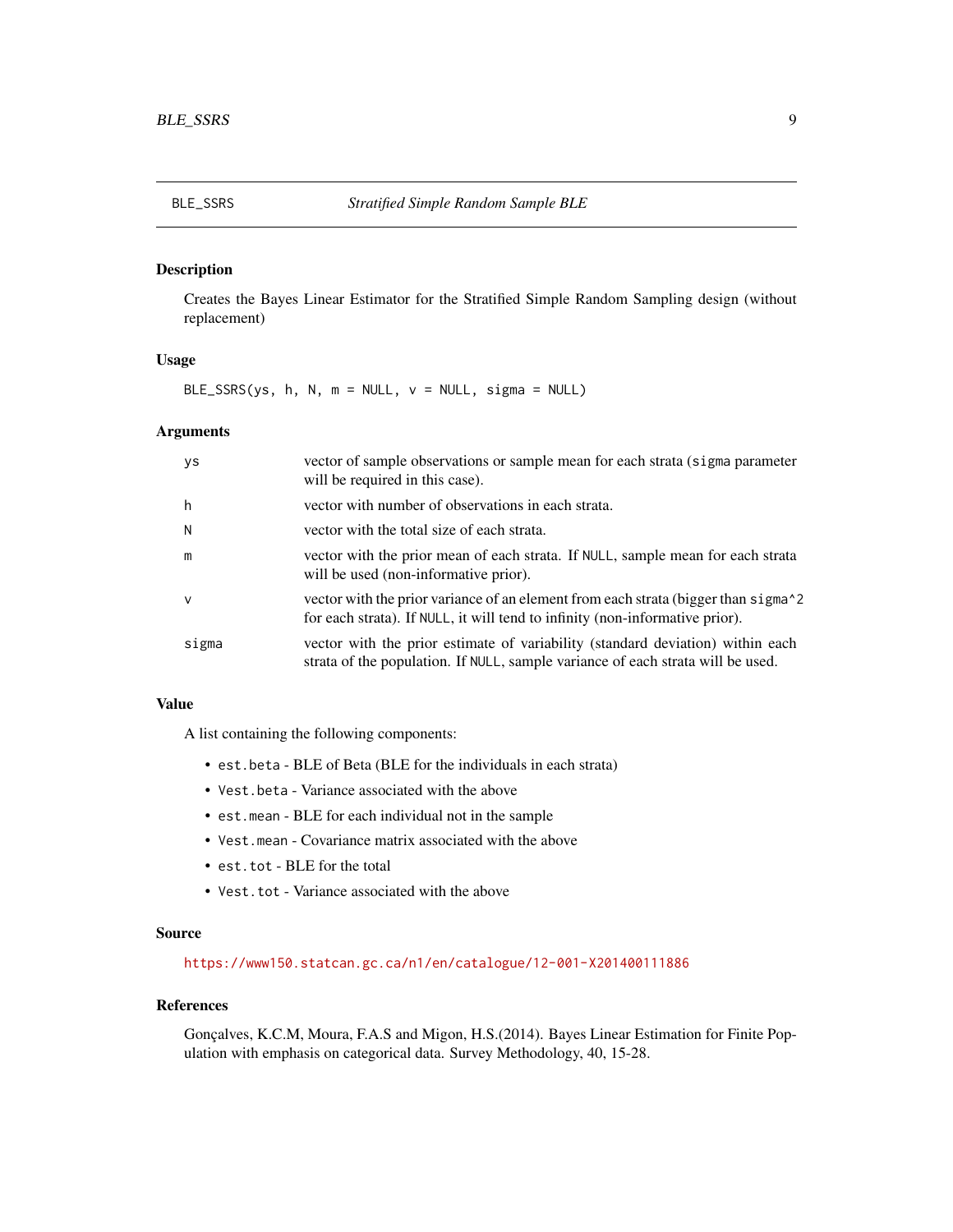#### Examples

```
ys <- c(2,-1,1.5, 6,10, 8,8)
h \leftarrow c(3, 2, 2)N < -c(5,5,3)m < -c(0, 9, 8)v \leq c(3,8,1)sigma <-c(1, 2, 0.5)Estimator <- BLE_SSRS(ys, h, N, m, v, sigma)
Estimator
```

```
# Same example but informing sample means instead of sample observations
y1 \leftarrow \text{mean}(c(2,-1,1.5))y2 \le - mean(c(6,10))
y3 \le - mean(c(8,8))
ys <- c(y1, y2, y3)
h \leftarrow c(3,2,2)N < -c(5,5,3)m \leftarrow c(0, 9, 8)v \leq c(3,8,1)sigma <-c(1, 2, 0.5)Estimator <- BLE_SSRS(ys, h, N, m, v, sigma)
Estimator
```
#### C *calculates the C factor*

#### Description

calculates the C factor

#### Usage

C(ys, xs, R, Vs)

#### Arguments

| νs  | response variable of the sample    |
|-----|------------------------------------|
| XS  | explicative variable of the sample |
| R   | covariance matrix of Beta          |
| Vs. | covariance of sample errors        |

<span id="page-9-0"></span> $10$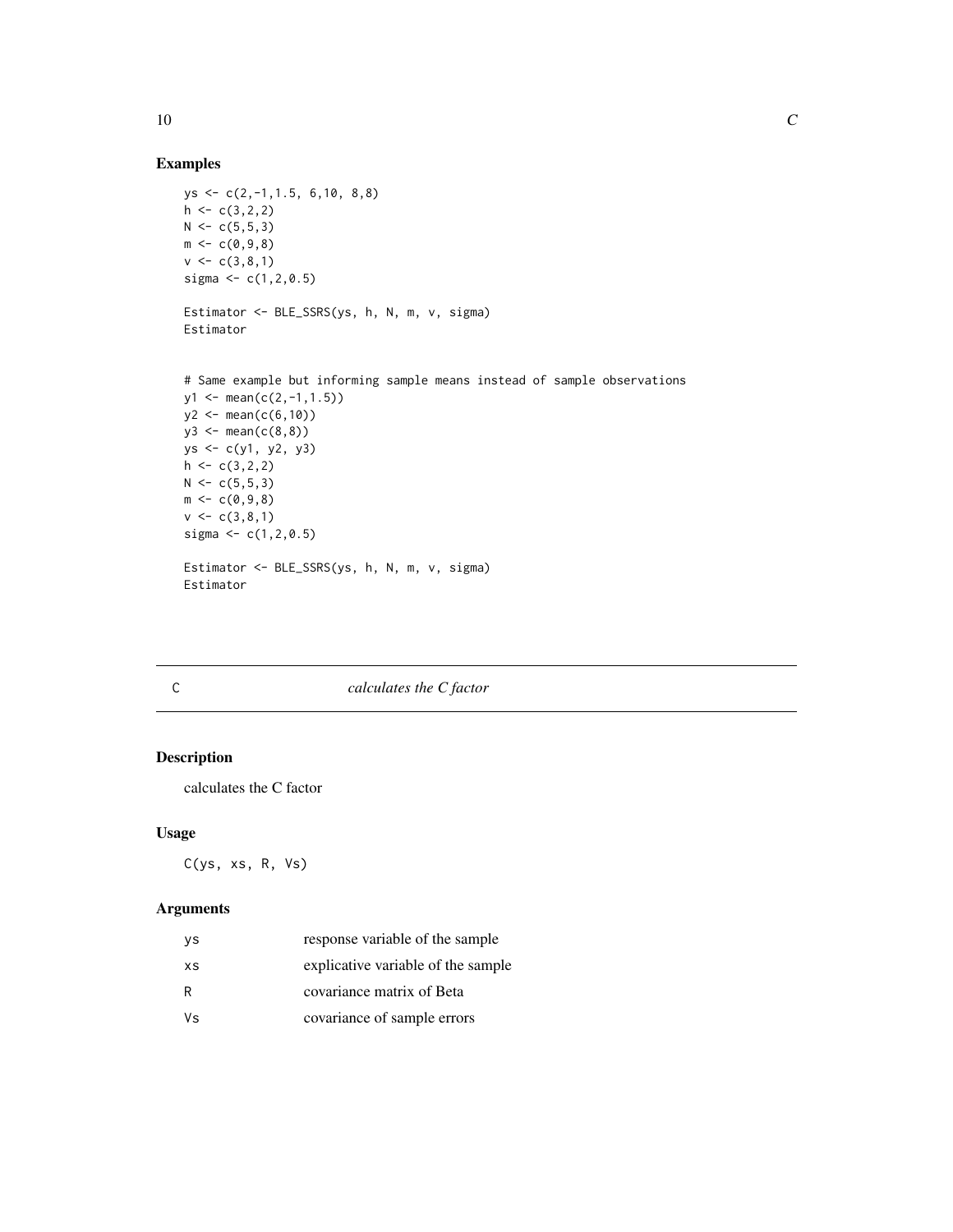<span id="page-10-0"></span>

creates vector of 1's to be used in the estimators

# Usage

create1(y)

### Arguments

y sample matrix

### Value

vector of 1's with size equal to the number of observations in the sample

E\_beta *calculates the BLE for Beta*

# Description

calculates the BLE for Beta

#### Usage

E\_beta(ys, xs, a, R, Vs)

| ys | response variable of the sample    |
|----|------------------------------------|
| XS | explicative variable of the sample |
| a  | vector of means from Beta          |
| R  | covariance matrix of Beta          |
| ٧s | covariance of sample errors        |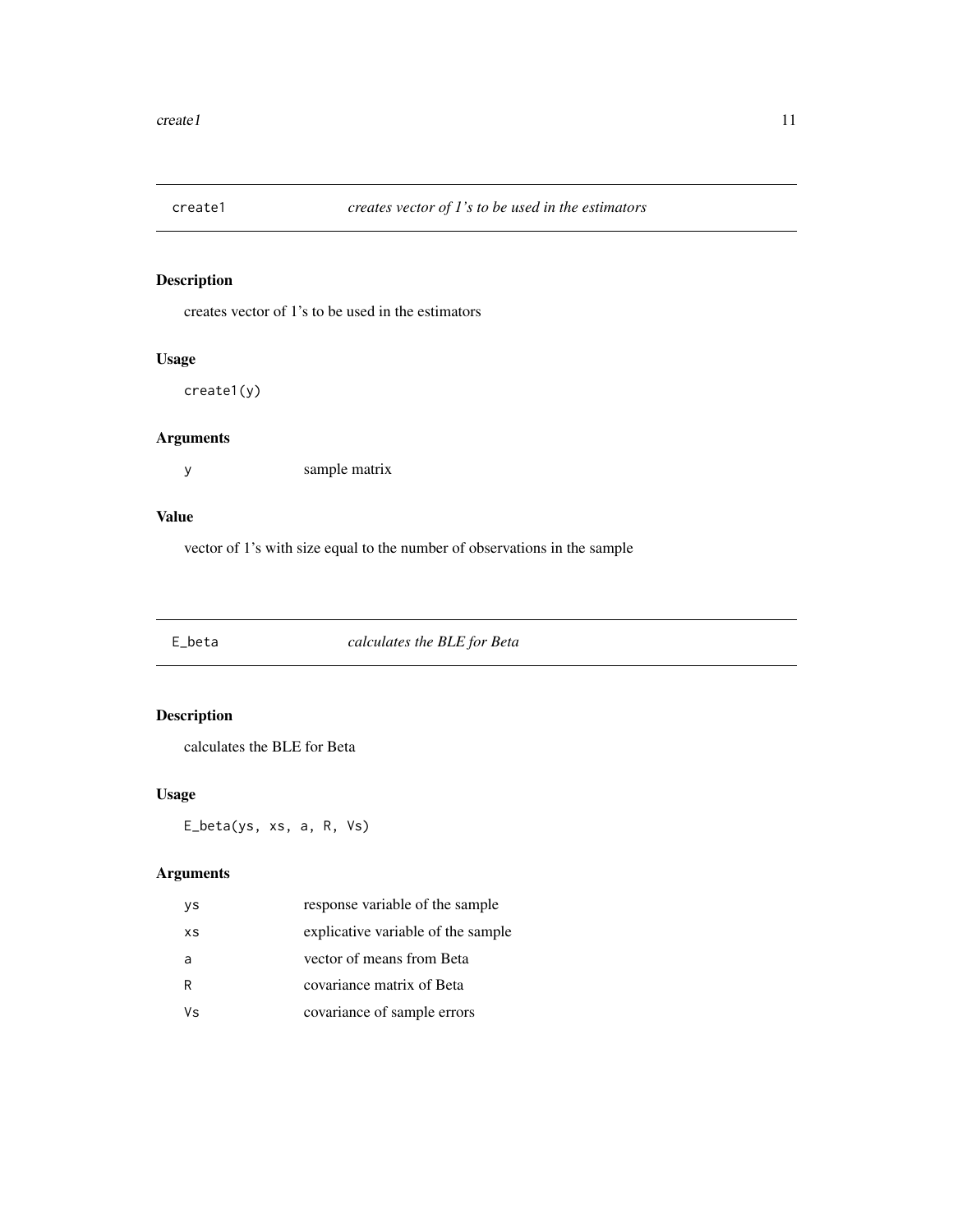<span id="page-11-0"></span>

calculates the BLE for the individuals not in the sample

# Usage

E\_theta\_Reg(ys, xs, a, R, Vs, x\_nots)

#### Arguments

| уs        | response variable of the sample                   |
|-----------|---------------------------------------------------|
| XS        | explicative variable of the sample                |
| a         | vector of means from Beta                         |
| R         | covariance matrix of Beta                         |
| ٧s        | covariance of sample errors                       |
| $x\_nots$ | values of X for the individuals not in the sample |

T\_Reg *calculates BLE for the total T*

# Description

calculates BLE for the total T

# Usage

T\_Reg(ys, xs, a, R, Vs, x\_nots)

| ys     | response variable of the sample                   |
|--------|---------------------------------------------------|
| XS     | explicative variable of the sample                |
| a      | vector of means from Beta                         |
| R      | covariance matrix of Beta                         |
| Vs     | covariance of sample errors                       |
| x_nots | values of X for the individuals not in the sample |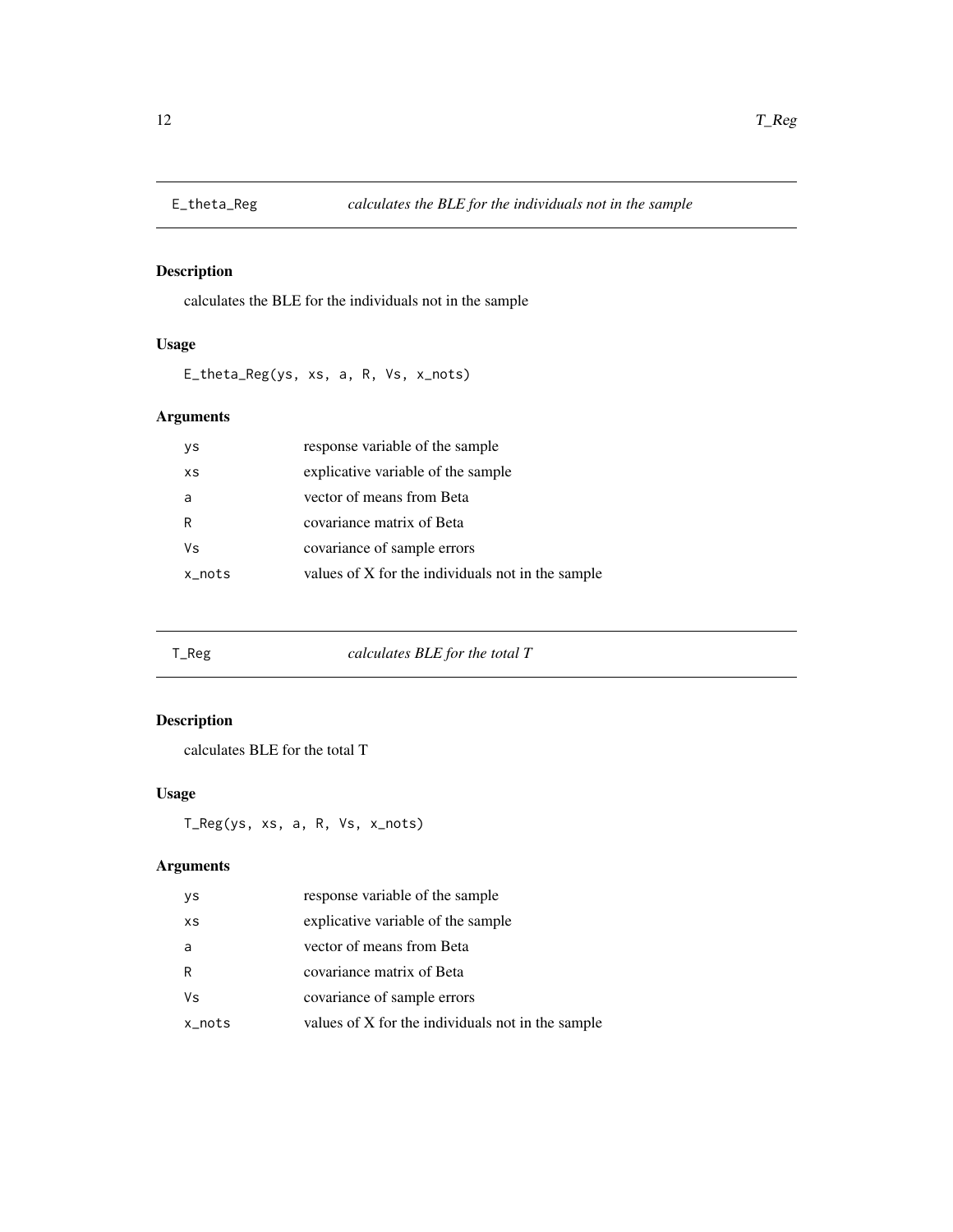<span id="page-12-0"></span>

calculates risk matrix associated with the BLE for for the total T

#### Usage

VT\_Reg(ys, xs, a, R, Vs, x\_nots, V\_nots)

#### Arguments

| ys     | response variable of the sample                        |
|--------|--------------------------------------------------------|
| XS     | explicative variable of the sample                     |
| a      | vector of means from Beta                              |
| R      | covariance matrix of Beta                              |
| Vs     | covariance of sample errors                            |
| x_nots | values of X for the individuals not in the sample      |
| V nots | covariance matrix of the individuals not in the sample |
|        |                                                        |

V\_beta *calculates the risk matrix associated with the BLE for Beta*

# Description

calculates the risk matrix associated with the BLE for Beta

#### Usage

V\_beta(ys, xs, R, Vs)

| νs  | response variable of the sample    |
|-----|------------------------------------|
| XS  | explicative variable of the sample |
| R   | covariance matrix of Beta          |
| Vs. | covariance of sample errors        |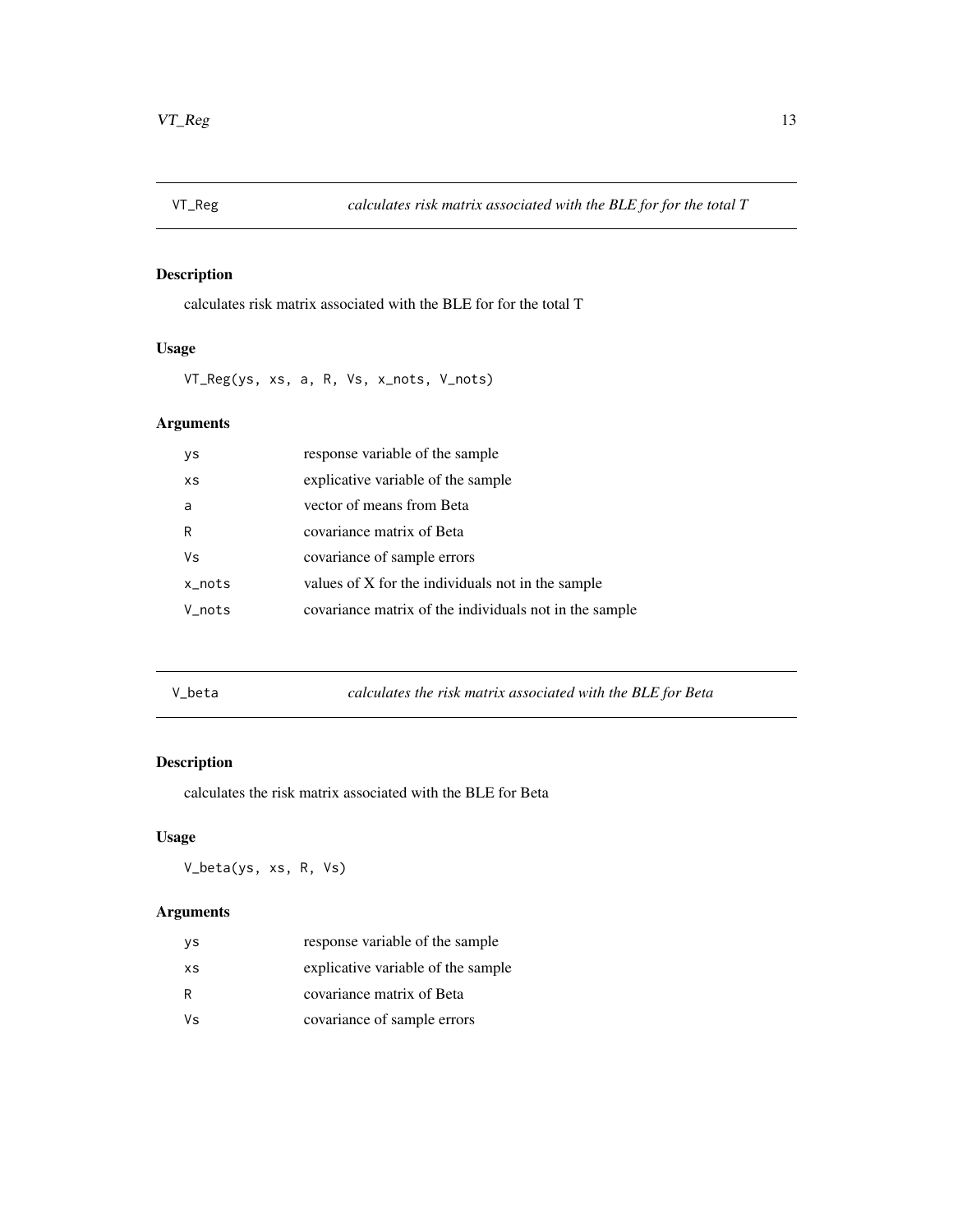<span id="page-13-0"></span>

calculates the risk matrix associated with the BLE for the individuals not in the sample

#### Usage

V\_theta\_Reg(ys, xs, R, Vs, x\_nots, V\_nots)

| ys     | response variable of the sample                        |
|--------|--------------------------------------------------------|
| XS     | explicative variable of the sample                     |
| R      | covariance matrix of Beta                              |
| Vs     | covariance of sample errors                            |
| x_nots | values of X for the individuals not in the sample      |
| V_nots | covariance matrix of the individuals not in the sample |